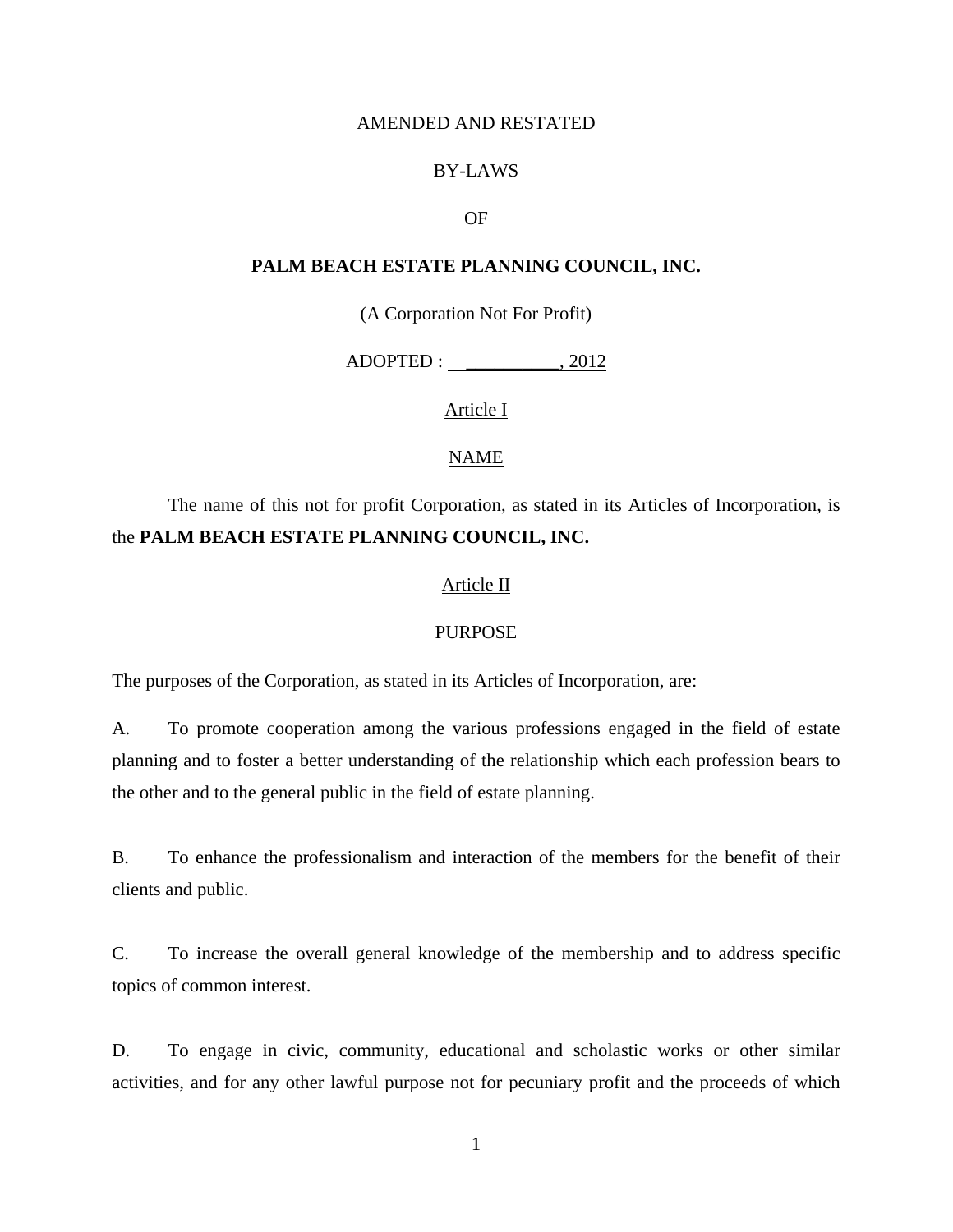effort, less necessary and appropriate expenses, shall be devoted exclusively to the purposes enumerated above; and to do everything necessary, proper, advisable, or convenient for the accomplishment of said purposes, and to do all other things incidental to them or connected with them that are not forbidden by the Florida corporate laws or by other law, and to carry out the said purposes in any state, territory, district, or possession of the United States, or in any foreign country, to the extent that these purposes are not forbidden by the law of the state, territory, district, or possession of the United States, or in any foreign country.

#### Article III

## POWERS

 In addition to the powers granted by its Articles of Incorporation and by these By-Laws, the Corporation shall have all such powers as now are or hereafter may be granted by the not for profit Corporation law.

## Article IV

#### **OFFICES**

The Corporation shall have and continuously maintain in this State a registered office and a registered agent whose office is identical with such registered office, and may have other offices within or without the State of Florida as the Board of Directors may from time to time determine.

#### Article V

## MEMBERSHIP

A. The "Members" of the Corporation shall initially consist of the current members of the Corporation. All members must be actively practicing in, or retired from, the estate planning field, be approved by the Board of Directors, and must be current in their annual dues as set by the Board of Directors from time to time.

B. Any new Member must be actively involved in one of the following categories: (i) a practicing professional Trust Officer of a Trust Company, a Bank, or a brokerage firm maintaining a Trust Department in the State of Florida; (ii) a Chartered Life Underwriter; (iii) an Attorney authorized to practice in the State of Florida; (iv) a Certified Public Accountant authorized to practice in the State of Florida; (v) a Certified Financial Planner certified by the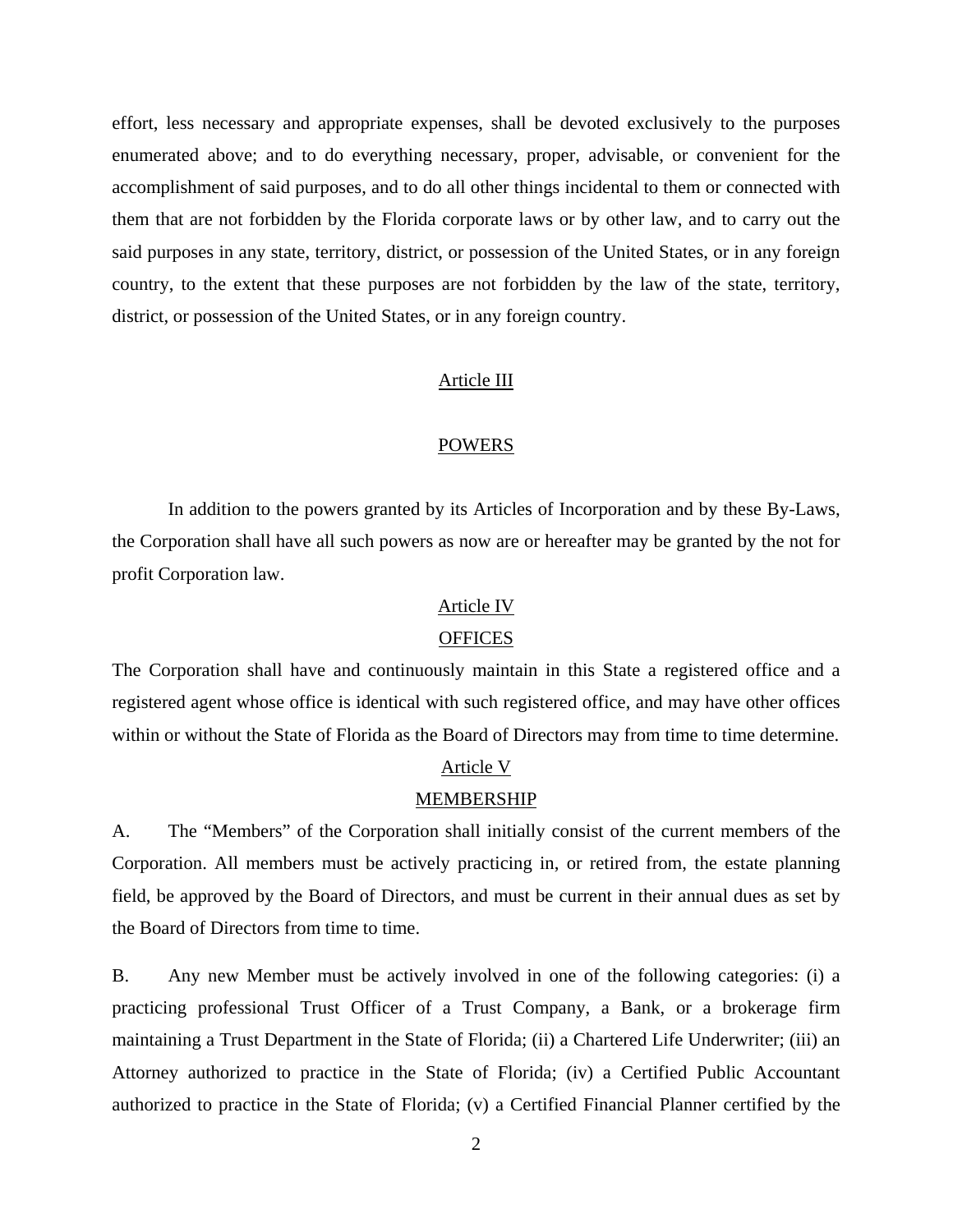International Bard of Standards and Practices for Certified Financial Planners, Inc.; or (vi) if not among one of the five designations specified above, shall be practicing in, retired from, or otherwise directly involved in the estate planning process; **and** approved by a majority of the Board of Directors, PROVIDED, HOWEVER, the total number of Members authorized by this subparagraph vi shall not exceed twenty (20%) percent of the total "Members" of the Corporation from time to time.

C. New Members must submit a written application for membership to the Board of Directors, which Application sets forth the applicant's qualifications for membership. Applicants must be sponsored by one current Member of the Corporation. Membership applications will be reviewed and approved by two members of the Board of Directors.

#### Article VI

## BOARD OF DIRECTORS

A. All powers necessary for the government of the Corporation shall be vested in the Board of Directors.

B. The Board of Directors shall consist of no more than twelve (12) Members, consisting of the immediate past President of the Corporation and eleven (11) other Members of the Corporation elected by the Members of the Corporation at the annual meeting, each of whom shall be elected for a one (1) year term.

## Article VII

#### **OFFICERS**

## SECTION 1. TITLES AND TERM OF OFFICE

The officers of the Corporation shall consist of a President, a President Elect, a First Vice President (alternatively referred to as Vice President of Programming), a Second Vice President (alternatively referred to as Vice President of Membership), a Secretary, and a Treasurer, who shall be elected at each annual meeting of the Board and shall hold office for the term of one (1) year, or until their successors are elected and qualified.

## SECTION 2. PRESIDENT.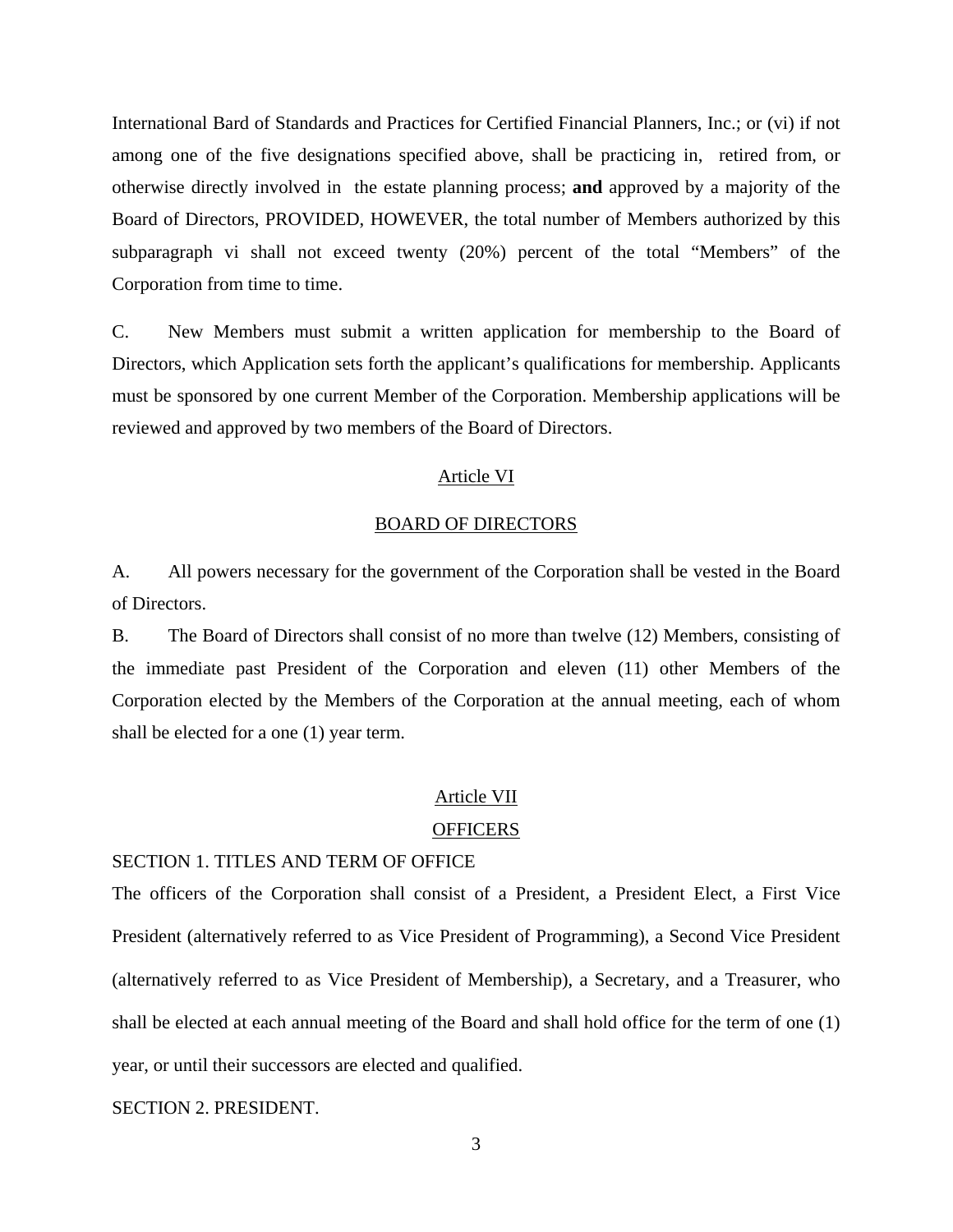The President of the Corporation shall be the chief executive officer of the Corporation and shall preside at all meetings of the Corporation and of the Board of Directors.

#### SECTION 3. PRESIDENT-ELECT.

The President-Elect shall perform the duties of the President in the absence of the President. The President-Elect shall assume the office of the President if a vacancy occurs prior to the completion of the President's term.

## SECTION 4. FIRST VICE PRESIDENT (VICE PRESIDENT OF PROGRAMMING)

The First Vice President shall perform the duties of the President in the absence of the President and President-Elect and shall be responsible for scheduling Corporation meetings and organizing and scheduling programs.

#### SECTION 5. SECOND VICE PRESIDENT (VICE PRESIDENT OF MEMBERSHIP)

The Second Vice President shall be responsible for overseeing membership retention and recruitment. The Second Vice President shall assume the office of the First Vice President if a vacancy occurs in said office.

## SECTION 6. SECRETARY.

The Secretary of the Corporation shall act as the Secretary at meetings of the Corporation and Board of Director meetings, and shall see to it that proper minutes of the meetings are made and recorded, including membership attendance records.

#### SECTION 7. TREASURER.

The Treasurer of the Corporation shall have custody of all funds and property of the Corporation and shall deposit all funds of the Corporation in a bank or savings and loan association chosen by the Board of Directors. The Treasurer shall prepare and submit a statement of financial condition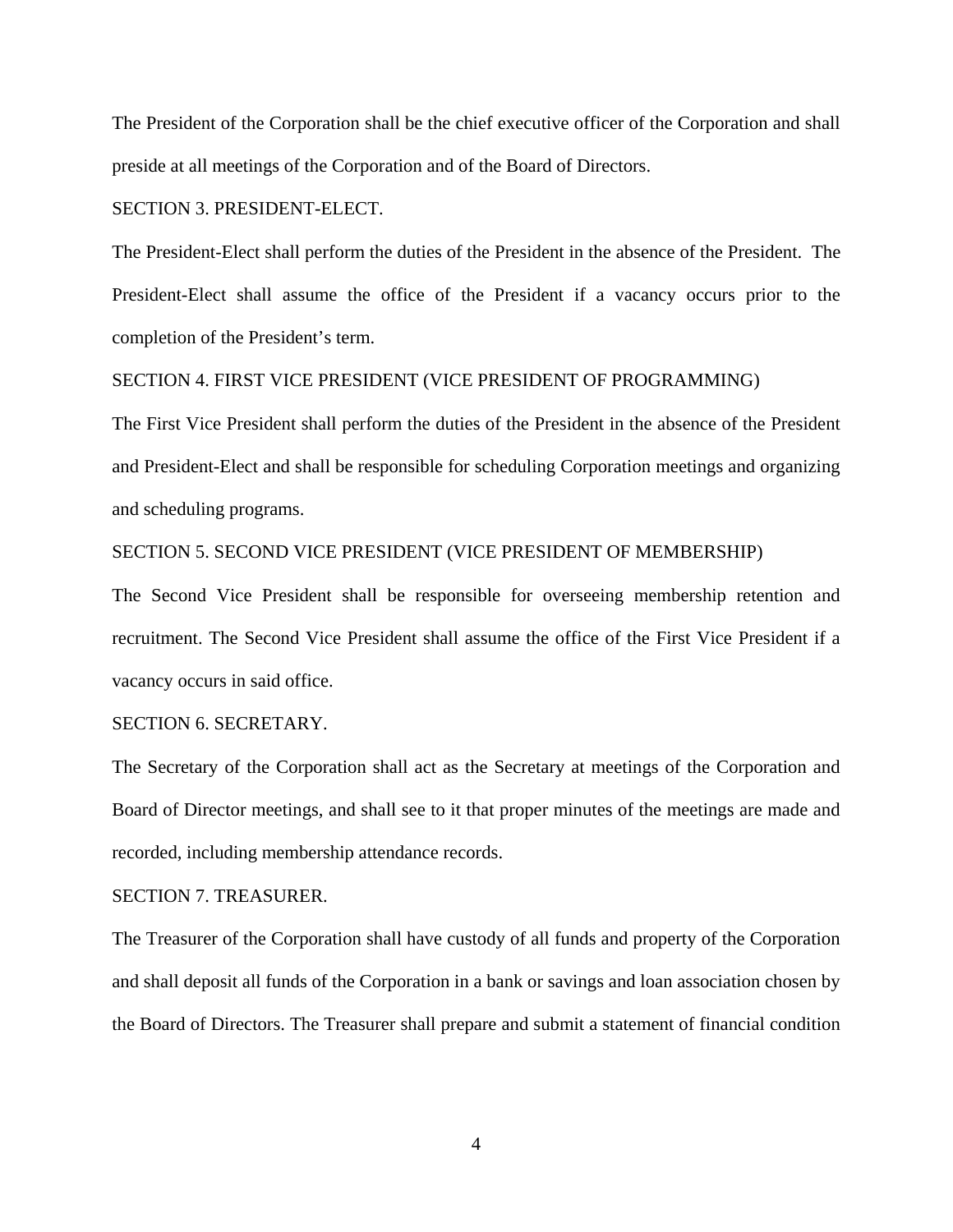of the Corporation at the annual meeting and at such times and in such manner as the Board of Directors may require.

## Article VIII

## QUORUM

 A simple majority of the Board of Directors shall constitute a quorum for the transaction of business. The members present at any regular meeting of the Corporation shall constitute a quorum for the transaction of business. The Board may take action without a meeting pursuant to Florida Statutes Section 617.0821.

## Article IX NOMINATIONS AND ELECTIONS

A. The President shall appoint a nominating committee of (3) members. The nominating committee shall submit a list of nominees for the seats on the Board of Directors expiring at the annual meeting. Such committee shall file the names of their nominees with the Secretary at least fourteen (14) days before the date of the annual meeting. In addition, any five (5) members by notice in writing filed with the Secretary at least five (5) days before the date of the meetings, may nominate candidates for the Board of Directors. The members shall be entitled to vote for any candidate named by either one of the above methods at the annual meeting. The candidates receiving the majority of the votes of the members present at the annual meeting shall be elected. The term of the office of the newly elected Board of Directors shall commence at the beginning of each new fiscal year.

B. In the event of a vacancy, the Board of Directors shall appoint a successor to fill the expired term of office.

## Article X

### ANNUAL MEETING

 The annual meeting of the Corporation shall be held on the third Tuesday of May of each year (or on such other date as the Board shall determine) at such time and place as may be selected by the Board of Directors. The Secretary shall mail each member a notice of the meeting at least ten (10) days prior to the date thereof. The fiscal year shall commence each year on July  $1^\text{st}$ .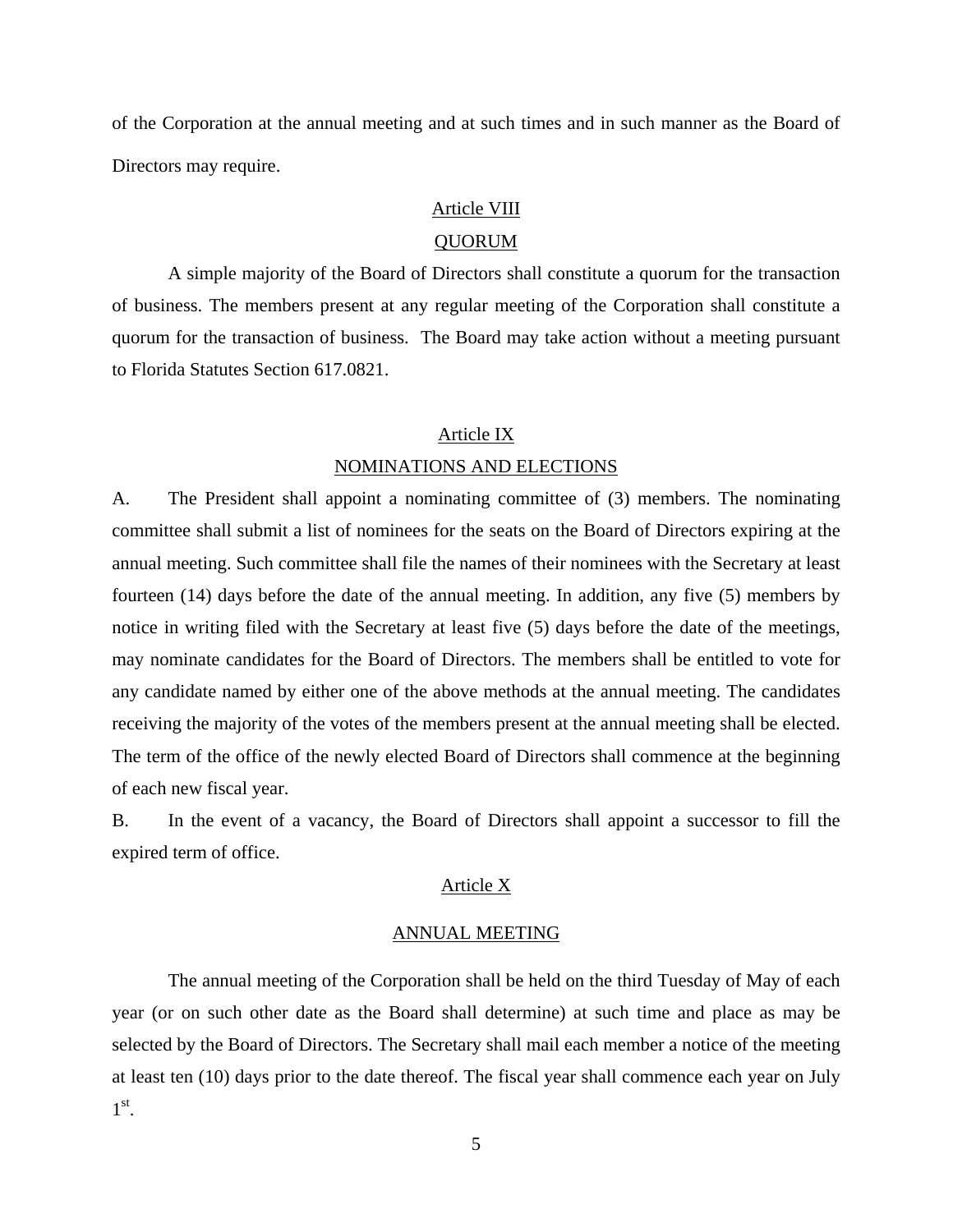#### Article XI

## BOARD OF DIRECTORS MEETINGS

 The meetings of the Board of Directors may be called by the President at such time and place as he may determine at his discretion, or when requested to do so by three (3) members of the Board of Directors. It shall be the duty of the Board of Directors to establish rules or procedure and practice for its meetings, subject to the approval of, or amendment by, the Members of the Corporation.

#### Article XII

#### VOTING RIGHTS

All members in good standing shall have voting rights.

## Article XIII

#### **COMMITTEES**

 The President of the Corporation, and in the President's absence, successively, the President-Elect, the First Vice President and the Second Vice President, shall, with the advice and consent of the Board of Directors, appoint, committees on programs, membership, public relations, and such other committees as he or she shall deem advisable to further the interest of the Corporation and its members, and to delegate to such committees such power and authority as the Board of Directors shall deem advisable.

#### Article XIV

#### MEETINGS

 Meetings for the furtherance of the objectives of this Corporation may be called by the Board of Directors at stated times, or from time to time, in their discretion. The program of such meetings shall be arranged by the Board of Directors and the Program Committee. Any members may, in writing addressed to the Secretary, request the Board of Directors to bring it up for discussion at any meeting, except the annual meeting, any matter in which they may be interested.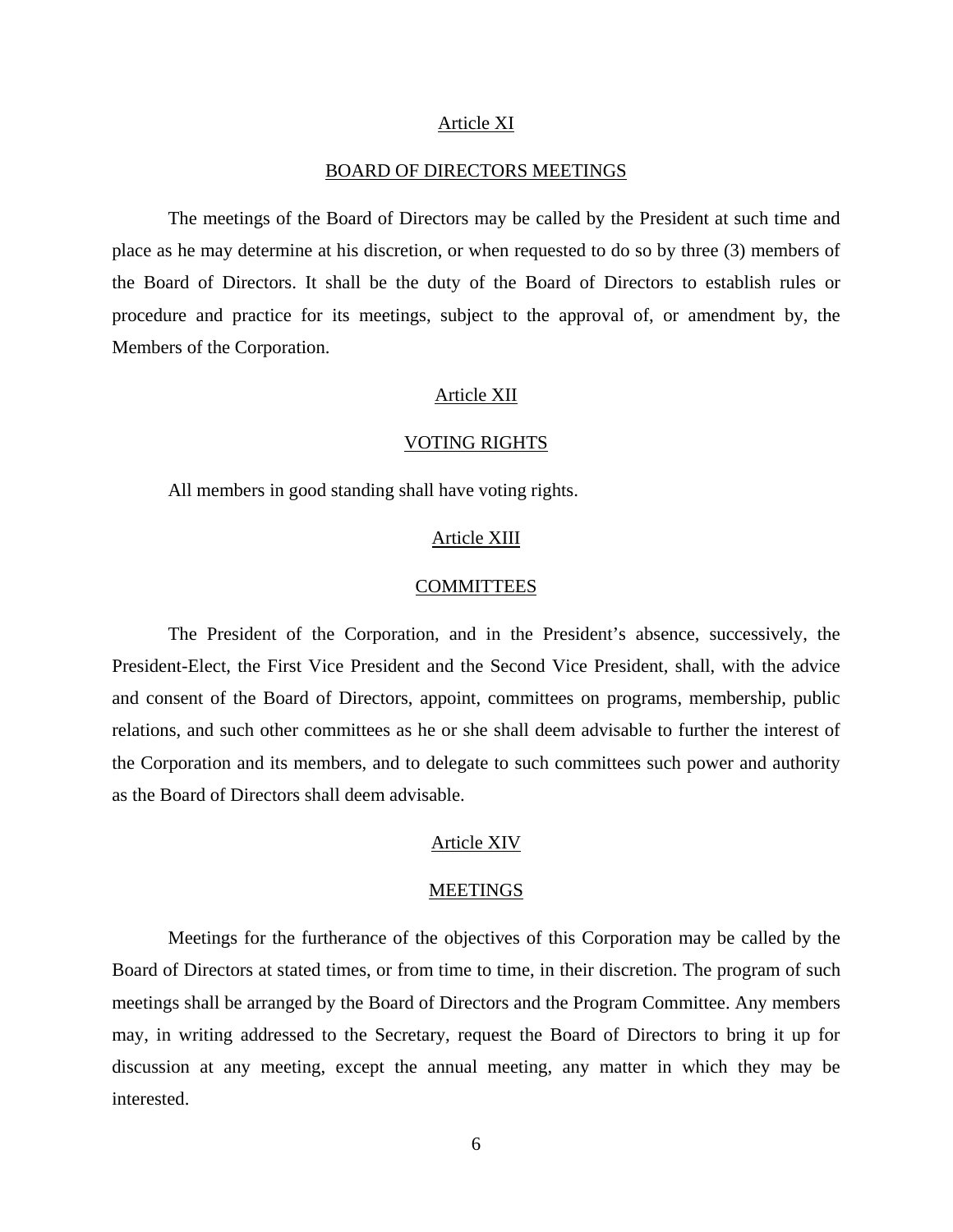#### Article XV

## EXPENSES AND DUES

 The expenses of the Corporation shall be provided for by annual dues payable in advance by each Member on or before the November meeting. The dues shall be set annually by the Board of Directors.

#### Article XVI

#### ADVERTISEMENT

 No member of this Corporation shall use the membership herein in any form of advertisement or solicitation of business. The Board of Directors shall have the power to review and discipline any member's violation of the provisions of this ARTICLE, including revocation of such member's membership in this Corporation.

#### Article XVII

#### AMENDMENT OF BY-LAWS

 These By-laws may be altered, amended, or repealed and new By-laws may be adopted either at regular or special meeting of the Members by vote of two-thirds (2/3rds) of the Members present, provided that notice setting forth such proposed amendments, or a summary of the substance thereof, shall have been delivered to all Members at least ten (10) days prior to such meeting.

#### Article XVIII

#### DISSOLUTION

 In the event of dissolution, the residual assets of the organization will be turned over to one or more organization which themselves are exempt as organizations described in Sections  $501(c)(3)$  and  $170(c)(2)$  of the Internal Revenue Code of 1986 or corresponding sections of any prior or future law, or to the Federal, State, or Local Government for exclusive public purposes.

7